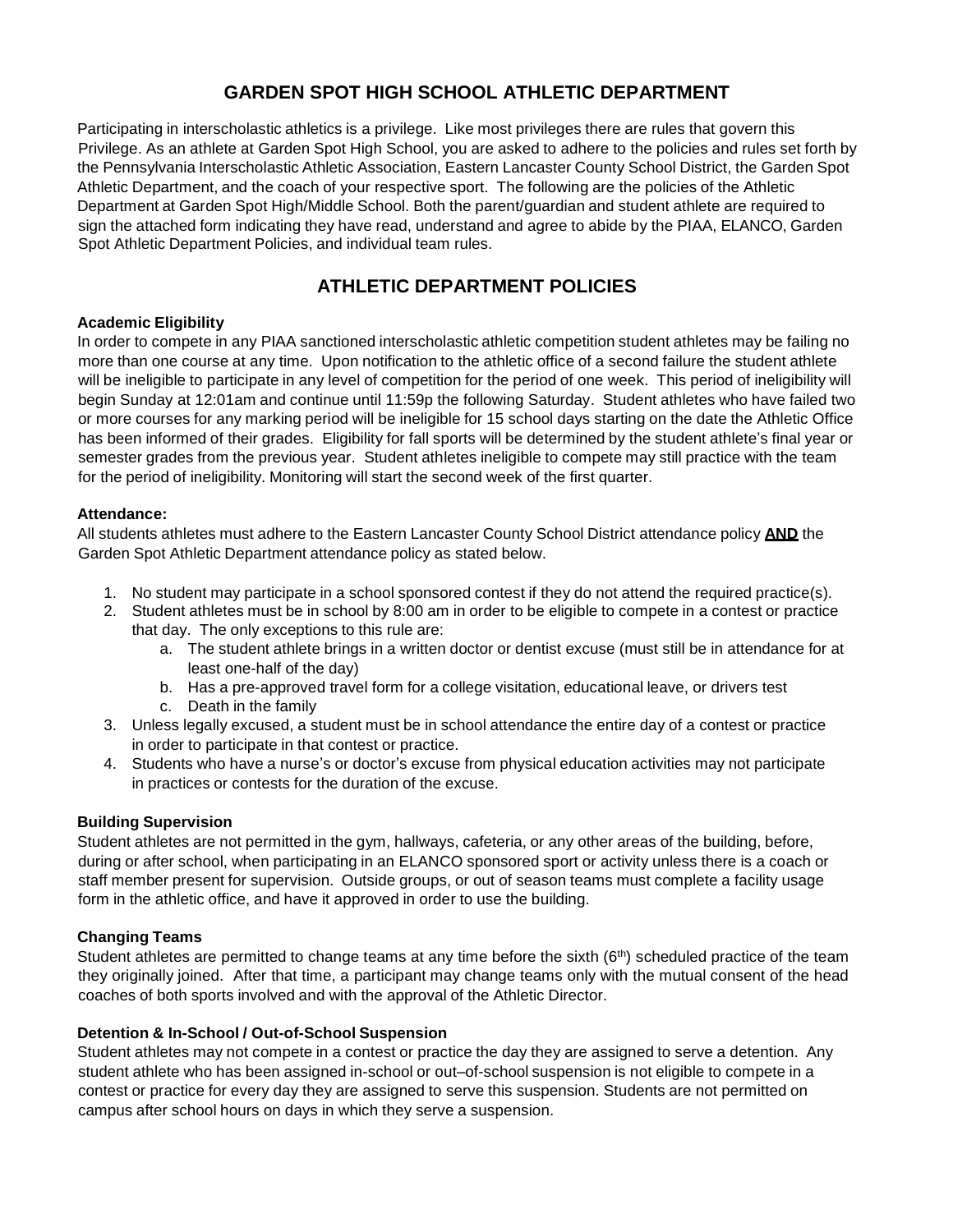## **Drugs, Alcohol, and Tobacco**

Student athletes are prohibited from using, selling, or being in contact with drugs, alcohol, and tobacco on and off school property. Student athletes will abide by the drug, alcohol, and tobacco policy adopted by the ELANCO School Board of Directors as found in the student code of the Eastern Lancaster County School District. Every student athlete and parent must sign the drug, alcohol, and tobacco policy form before the student athlete may participate in any practices or contests.

## **Equipment and Uniforms**

Student athletes are not permitted to use interscholastic issued athletic equipment, supplies, practice clothing, or game uniforms except for team games and matches. Use of these items for physical education classes, home or street wear, or any purpose other than the reason it was issued to the participant, is strictly prohibited.

Student athletes are responsible for the cleaning and upkeep of the equipment and uniforms issued to them. Clean uniforms must be turned in on the prescribed collection date for each sport. Student athletes are responsible for turning in the uniform and equipment they were assigned at the beginning of the season. Failure to turn in the proper clean uniform on the prescribed collection date, damaged uniforms and/or equipment, and unaccounted for uniforms and equipment either lost or stolen will be the monetary responsibility of each student athlete.

A student athlete may not participate in a sport following the season where the student athlete has outstanding responsibilities, until these are met. In addition, if these outstanding responsibilities are not met, the student athlete will not be able to take final exams or graduate until these are met.

## **Hazing**

The Garden Spot Athletic Department has in effect a zero tolerance hazing policy. Hazing is defined as any activity expected of someone joining a team that humiliates, degrades, abuses, or endangers regardless of the person's willingness to participate. Any student athlete engaged in hazing of any type is eligible for immediate expulsion from their team and may be further prosecuted.

# **Ninth Grade Participation (Superfrosh Rule)**

Student athletes who qualify may be eligible to participate in varsity or junior varsity contests and practices with written approval of the head coach of that sport, the student's parent/guardian, and the school Principal. The proper paperwork must be submitted before any freshman participates in a senior high contest. Once approval is given, and the student athlete participates in a senior high contest, they may no longer move to the junior high team for that season.

# **Participation in Two Sports During the Same Season**

A student athlete is permitted to participate in two sports during the same season only with permission of the student athlete's parent/guardian, the head coaches of both sports involved, and the Athletic Director. Student athletes must select one of the two sports as their major sport. In cases where a conflict occurs with a practice or contest between the two sports, the major sport takes precedence.

#### **Student Athlete Medical Insurance**

ELANCO School District does not carry athletic injury insurance for any of our interscholastic sports at the Middle School or High School. It is the responsibility of the parent or guardian of the student athlete to be responsible for any and all medical costs associated with any injury or illness the athlete sustains while participating in athletics.

#### **Physical Examination Requirement**

# PIAA Article V-Section I.

You are eligible only if you have participated in a pre-participation physical evaluation performed by a licensed physician of medicine or osteopathic medicine, a certified registered nurse practitioner, a school nurse practitioner, or a certified physician assistant before your first sports season's first practice day of that school year, on the form marked SECTION 7: PIAA COMPREHENSIVE INITIAL PRE-PARTICIPATION PHYSICAL EVALUATION AND CERTIFICATION OF AUTHORIZED MEDICAL EXAMINER. This physical must take place after June 1st and is valid through the next May 31<sup>st</sup>.